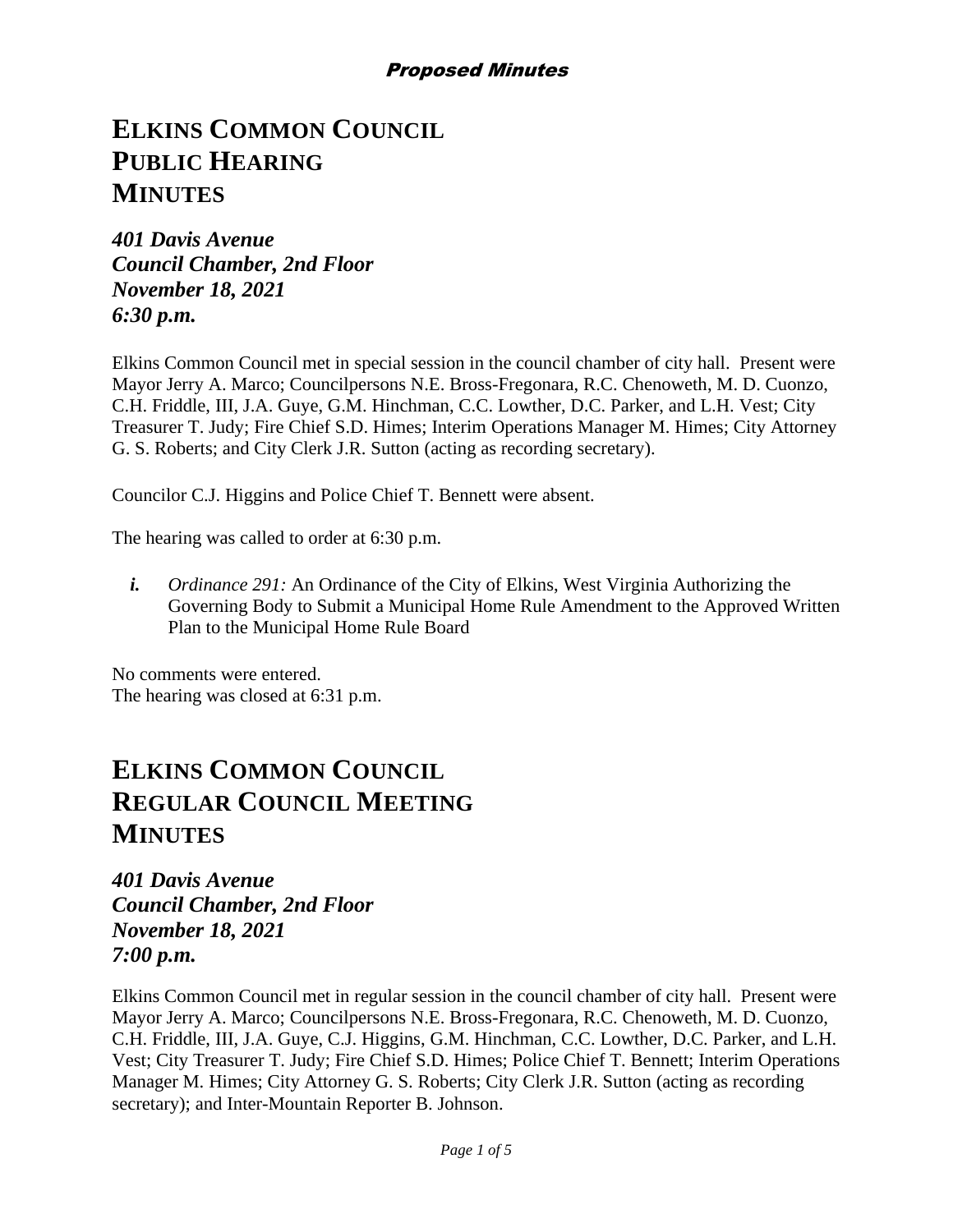#### **PRESENTATION**

Kurt Barkley, Executive Director for the Randolph County Creative Arts Center, presented to council. Mr. Barkley thanked council and the mayor for their continued support, which contributes to the quality of services the RCCAC can provide to the community. They are in their 20<sup>th</sup> year of operation with a mission of providing high quality art exhibits, cultural events, and classes to the community. The RCCAC offers the only stained-glass studio in the region. Three years ago, they broke into the tour bus market, although this was disrupted by the pandemic, they have hosted three busses this year, all from the northern Midwest and all were successful. The RCCAC is funded by entry fees for juried exhibits; class tuition; ticket sales to events; grants; fundraising; and state and local funding. They have several events planned for 2022 including the annual gala, an Octoberfest, monthly brown bag concerts and a Halloween event. The Center also serves as a polling place and meeting place for many organizations. Their afterschool program is currently full, and they hope to expand this option in the future. Mr. Barkley invites councilors and the mayor to visit the RCCAC in December for their artist's market (3&4); the quilt exhibition luncheon (12) and the holiday brown bag concert with Raymond Godwin.

## **MINUTES**

Cm. Chenoweth, **MOVED APPROVAL OF THE MINUTES OF THE NOVEMBER 4, 2021, MEETING.** The motion carried.

## **UNFINISHED BUSINESS**

Cm. Friddle, **MOVED APPROVAL OF ENTERING INTO EXECUTIVE SESSION FOR THE PURPOSE OF DISCUSSING A PERSONNEL MATTER.** The motion carried. The Chair announced that no action was taken.

Cm. Chenoweth, **MOVED APPROVAL TO POSTPONE RESOLUTION 1465: APPOINTING A TREASURER AND CONFIRMING THE AMOUNT OF COMPENSATION.** The motion carried.

#### **NEW BUSINESS**

Without objection, the chair moved items f and g to the top of new business.

Cm. Lowther, **MOVED APPROVAL OF RESOLUTION 1468: APPROVING THE PROMOTION OF AND ESTABLISHING A NEW COMPENSATION LEVEL FOR C. BOATWRIGHT.** The motion carried.

Cm. Parker, **MOVED APPROVAL OF RESOLUTION 1469: APPROVING THE PROMOTION OF AND ESTABLISHING A NEW COMPENSATION LEVEL FOR D. SAYRE.** The motion carried.

Cm. Friddle, **MOVED APPROVAL OF ORDINANCE 290: AN ORDINANCE OF THE CITY OF ELKINS, WEST VIRGINIA, TO VACATE, ABANDON AND CLOSE A PORTION OF THOSE CERTAIN PUBLIC**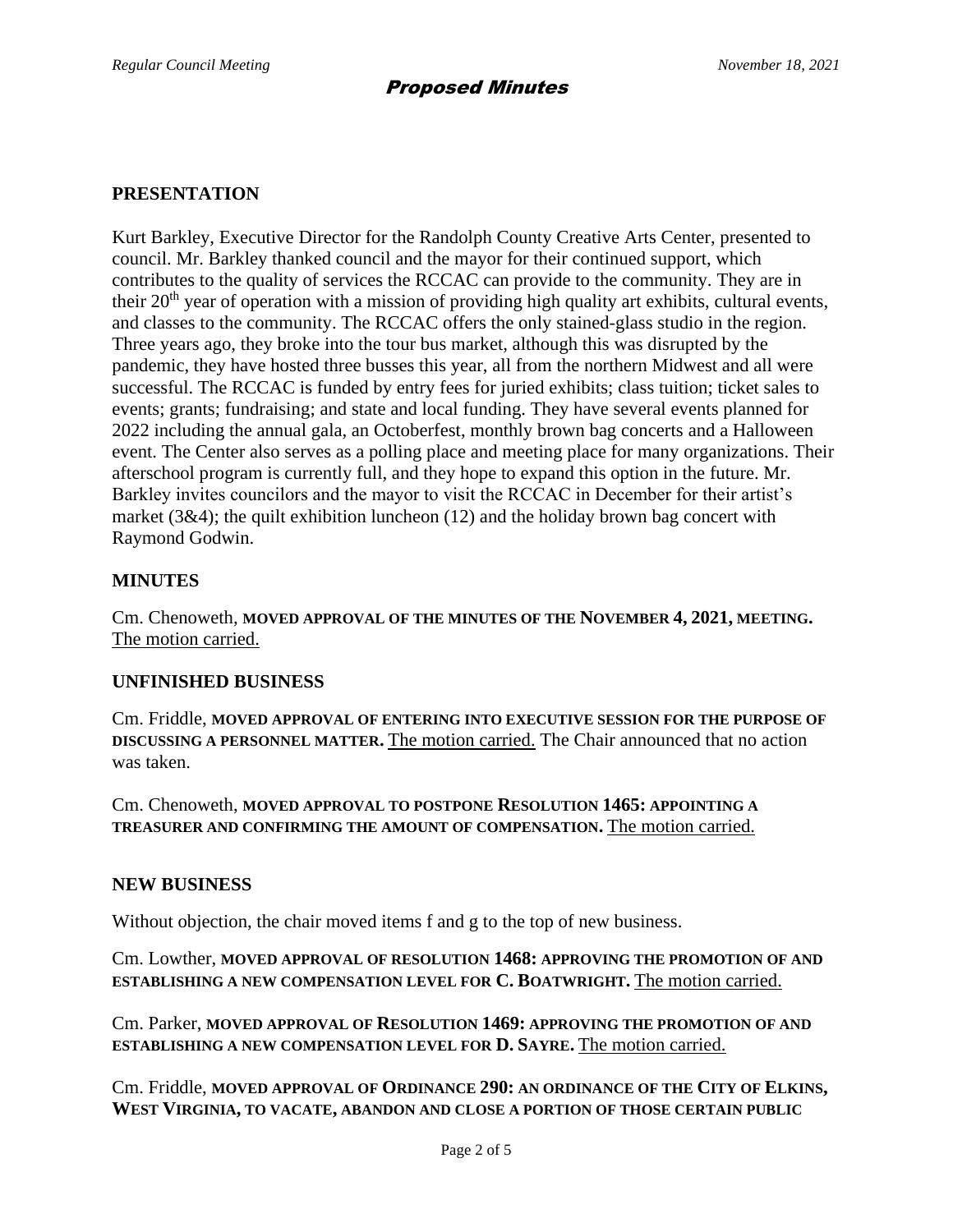**RIGHTS OF WAY KNOWN AS WILMOTH LANE AND MAIN STREET (2ND AND FINAL READING).** The motion carried.

Cm. Chenoweth, **MOVED APPROVAL OF ORDINANCE 291: AN ORDINANCE OF THE CITY OF ELKINS, WEST VIRGINIA, AUTHORIZING THE GOVERNING BODY TO SUBMIT A MUNICIPAL HOME RULE AMENDMENT TO THE APPROVED WRITTEN PLAN TO THE MUNICIPAL HOME RULE BOARD (1ST OF TWO READINGS).** The motion carried.

Cw. Bross-Fregonara, **MOVED APPROVAL OF ORDINANCE 292: AN ORDINANCE OF THE CITY OF ELKINS, WEST VIRGINIA REVISING AND AMENDING ELKINS CITY CODE §71.99 REGARDING PENALTIES FOR PARKING OFFENSES (1ST OF TWO READINGS).** The motion carried.

Cm. Higgins, **MOVED APPROVAL OF ORDINANCE 293: AN ORDINANCE OF THE CITY OF ELKINS, WEST VIRGINIA REVISING AND AMENDING ELKINS CITY CODE §152.245 REGARDING MEETINGS OF THE BOARD OF ZONING APPEALS (1ST OF TWO READINGS).** The motion carried.

Cw. Cuonzo, **MOVED APPROVAL OF AN AMENDMENT TO RESOLUTION 1453: APPROVING THE PURCHASE OF SOFTWARE AND HARDWARE FROM TYLER TECHNOLOGIES, TO INCLUDE AN EXEMPTION OF THE BID REQUIREMENT ON THE BASIS OF THERE BEING NO SUPPLIER OF GOODS OR SERVICES SOUGHT WITHIN THE AREA OF GENERAL CIRCULATION OF THE CITY NEWSPAPER.** The motion carried.

Cw. Guye, **MOVED APPROVAL OF RESOLUTION 1470: AUTHORIZING THE REAPPOINTMENT OF D. TURNER TO THE BOARD OF ZONING APPEALS.** The motion carried.

Cw. Bross-Fregonara, **MOVED APPROVAL OF RESOLUTION 1471: AUTHORIZING THE APPOINTMENT OF R. LABROZZI TO THE ELKINS TREE BOARD.** The motion carried.

Cw. Bross-Fregonara, **MOVED APPROVAL OF RESOLUTION 1472: AUTHORIZING THE REAPPOINTMENT OF C. FRY TO THE FIRE SERVICE FEE APPEALS BOARD.** The motion carried.

Cw. Guye, **MOVED APPROVAL OF RESOLUTION 1473: ACCEPTING CONDITIONS OF CONTRACT BETWEEN DELMONTE MARKET DBA TAMMY'S FLORAL AND THE CITY OF ELKINS, AND AUTHORIZING EXECUTION OF CONTRACT.** In accordance with Resolution 924 and the amended City of Elkins Rules of Council the chair called for a roll call vote. The clerk called roll in random order. The motion carried. Council votes were as follows:

| N. Bross-Fregonara | Yes | J. Guye     | Yes            | D. Parker                       | N <sub>0</sub> |
|--------------------|-----|-------------|----------------|---------------------------------|----------------|
| R. Chenoweth       | Yes | C. Higgins  | Yes            | L. Vest                         | Yes            |
| M. Cuonzo          | Yes | M. Hinchman | Yes            | Mayor J. Marco (in case of tie) | n/a            |
| C. Friddle, III    | Yes | C. Lowther  | N <sub>0</sub> |                                 |                |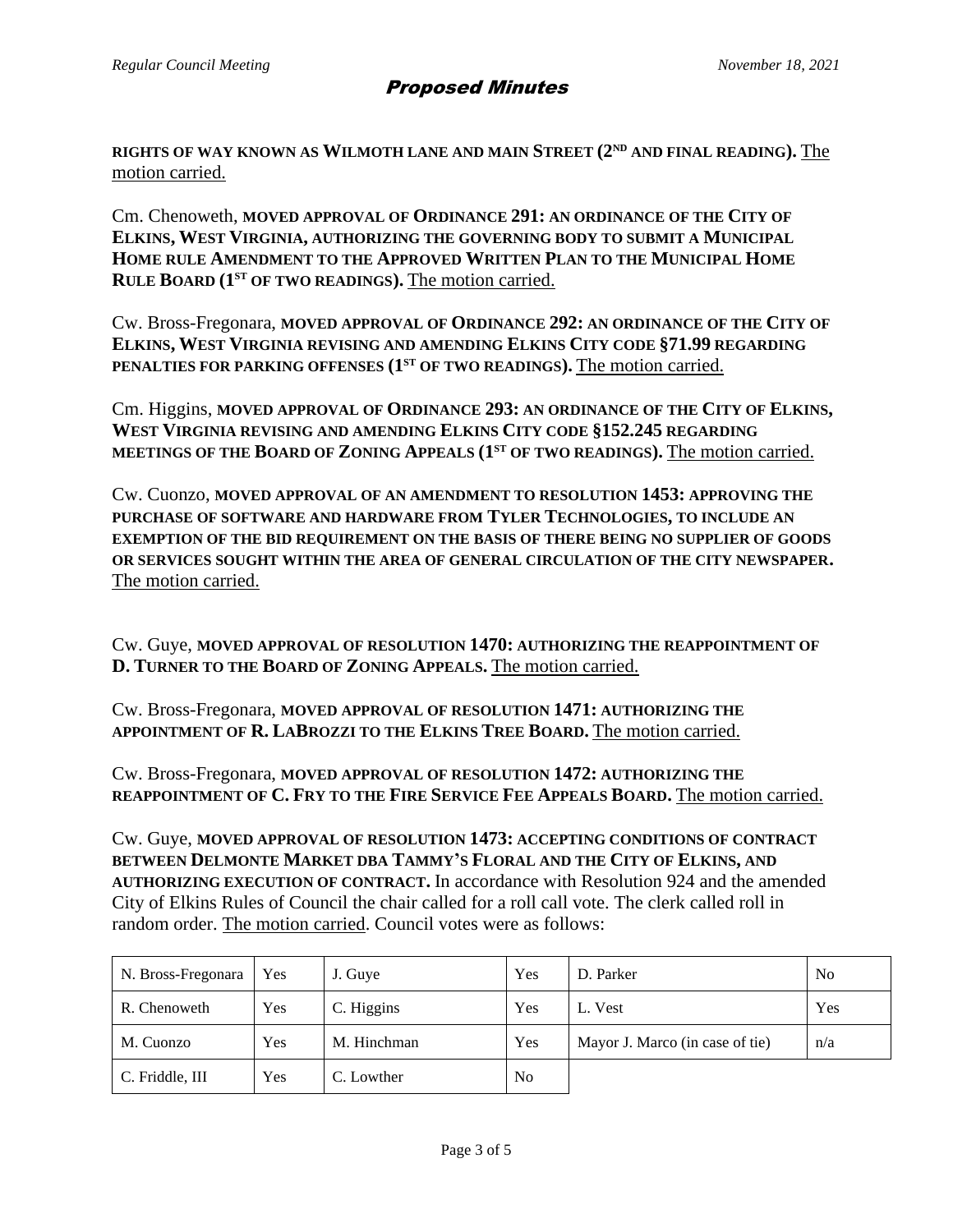## Proposed Minutes

Cm. Friddle, **MOVED APPROVAL OF RESOLUTION 1474: ADOPTING AND IMPLEMENTING AN AMENDED CITY OF ELKINS ORGANIZATIONAL CHART.** The motion carried.

Cm. Chenoweth, **MOVED APPROVAL OF RESOLUTION 1475: AMENDING THE CITY OF ELKINS PERSONNEL POLICY CH. 4.G: TEMPORARY ASSIGNMENT.** The motion carried.

Cm. Hinchman, **MOVED APPROVAL TO ACCEPT RECOMMENDATIONS FROM THE AD-HOC ARPA COMMITTEE FOR EXPENDITURE OF ARPA FUNDS, INCLUDING: UP TO \$55,000 FOR UPGRADES TO THE WASTEWATER TREATMENT PLANT SCADA SYSTEM AND UP TO \$102,000 FOR THE PURCHASE OF A LOADER FOR THE WASTEWATER SYSTEM, AND THAT ANY EXCESS BE RETURNED TO THE APRA FUND ACCOUNT.** The motion carried.

## **APPROVAL OF VENDOR INVOICE PAYMENTS**

Cm. Hinchman, **MOVED APPROVAL OF THE INVOICES PRESENTED.** The motion carried.

The invoices in question were as specified on the following list, which is attached and made part of this record:

• Accounts Payable check transactions for the period November  $1 - 12$ , 2021.

## **CORRESPONDENCE AND NOTIFICATIONS**

Council received the following correspondence and notifications:

- Issued building permits
- Treasurer's report
- Events

The following building permits have been issued since the previous regular council meeting.

| <b>ISSUED BUILDING PERMITS</b> |                                 |                |                                        |              |  |  |  |  |
|--------------------------------|---------------------------------|----------------|----------------------------------------|--------------|--|--|--|--|
| Permit                         | Applicant                       | Location       | <b>Description</b>                     | <b>Value</b> |  |  |  |  |
| 210254                         | <b>Band, Barry</b>              | 123 Sunset Dr. | <b>Build Roof Over Rear</b><br>  Deck  | 6,500.00     |  |  |  |  |
| 210255                         | <b>Batchelor, Alan</b>          |                | 122-1/2 Elm St   Replace Breaker Panel | 800.00       |  |  |  |  |
| 210256                         | Douglas Coal Co.   12 Fourth St |                | <b>Replace Roof</b>                    | 33,406.00    |  |  |  |  |

Cm. Hinchman, **MOVED ADJOURNMENT.** The motion carried.